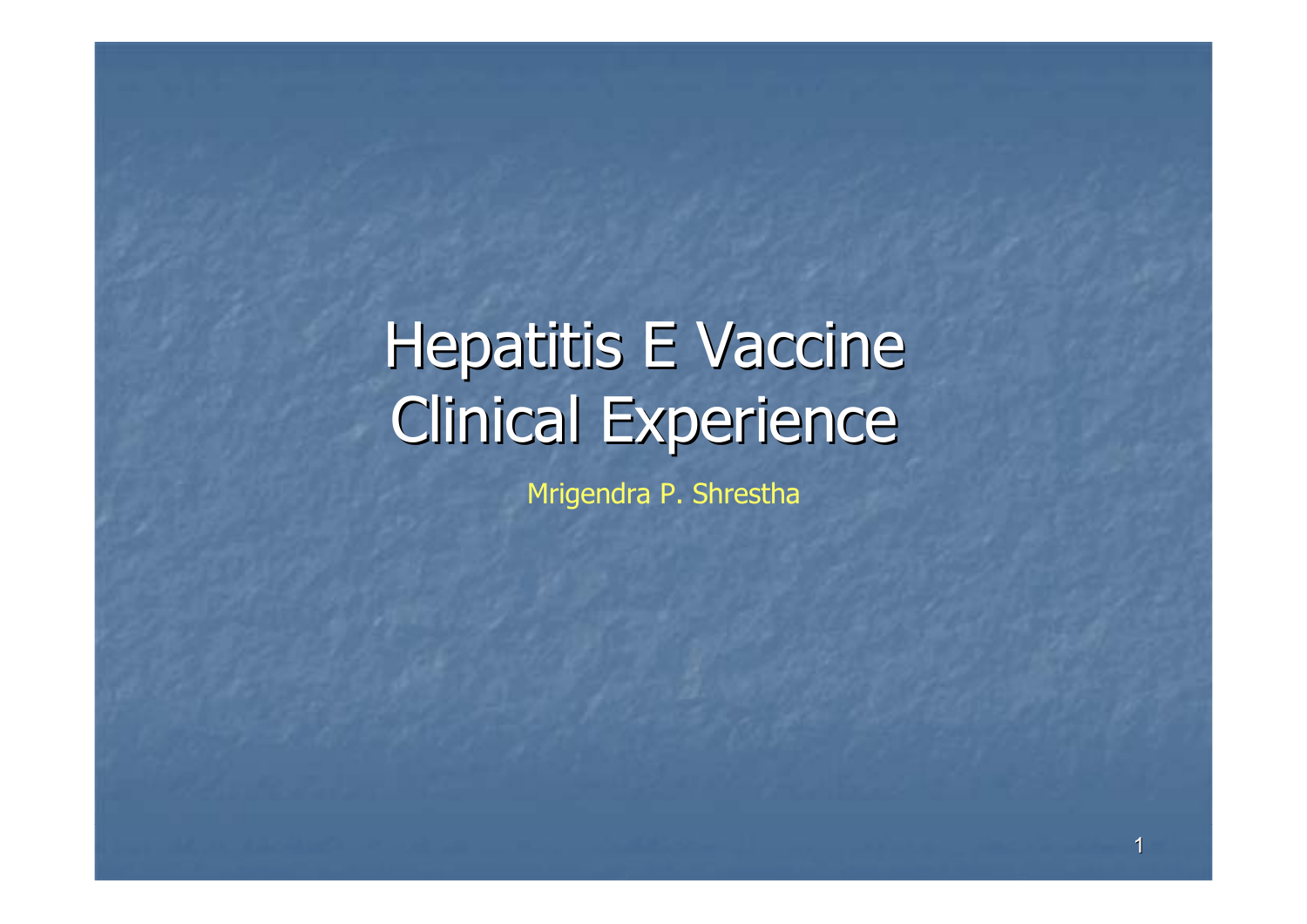# **Hepatitis E in Nepal Hepatitis E in Nepal**

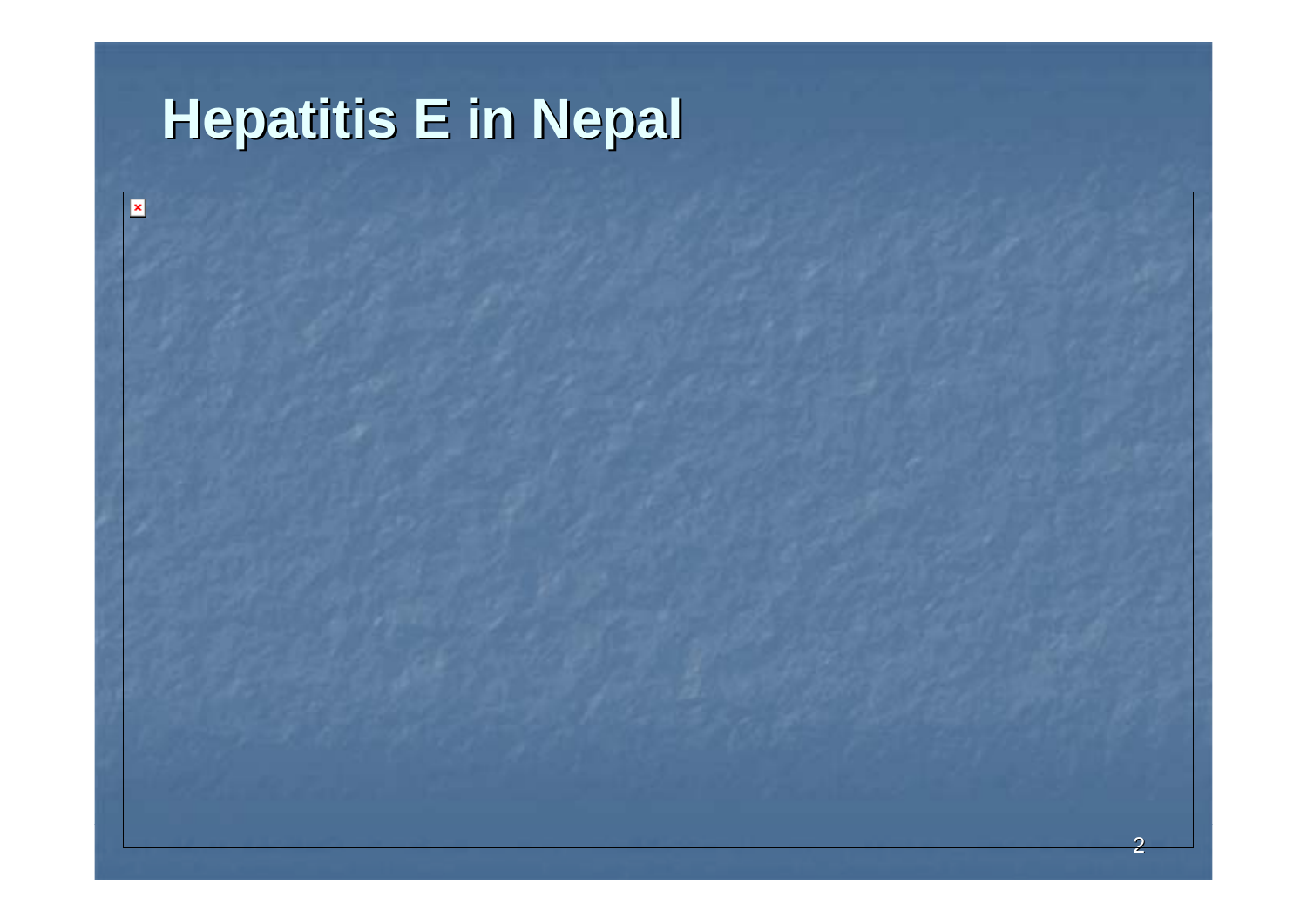# Hepatitis E in Nepal

**I** Most common type of acute viral hepatitis **D** Occurs in annual rainy season outbreaks **Responsible for fulminant hepatitis,** especially in pregnant women **E Causes sporadic and epidemic disease**  $\blacksquare$  Surveillance in military = 2% AR/yr in Kathmandu Valley T. **Hajor health problem for soldiers**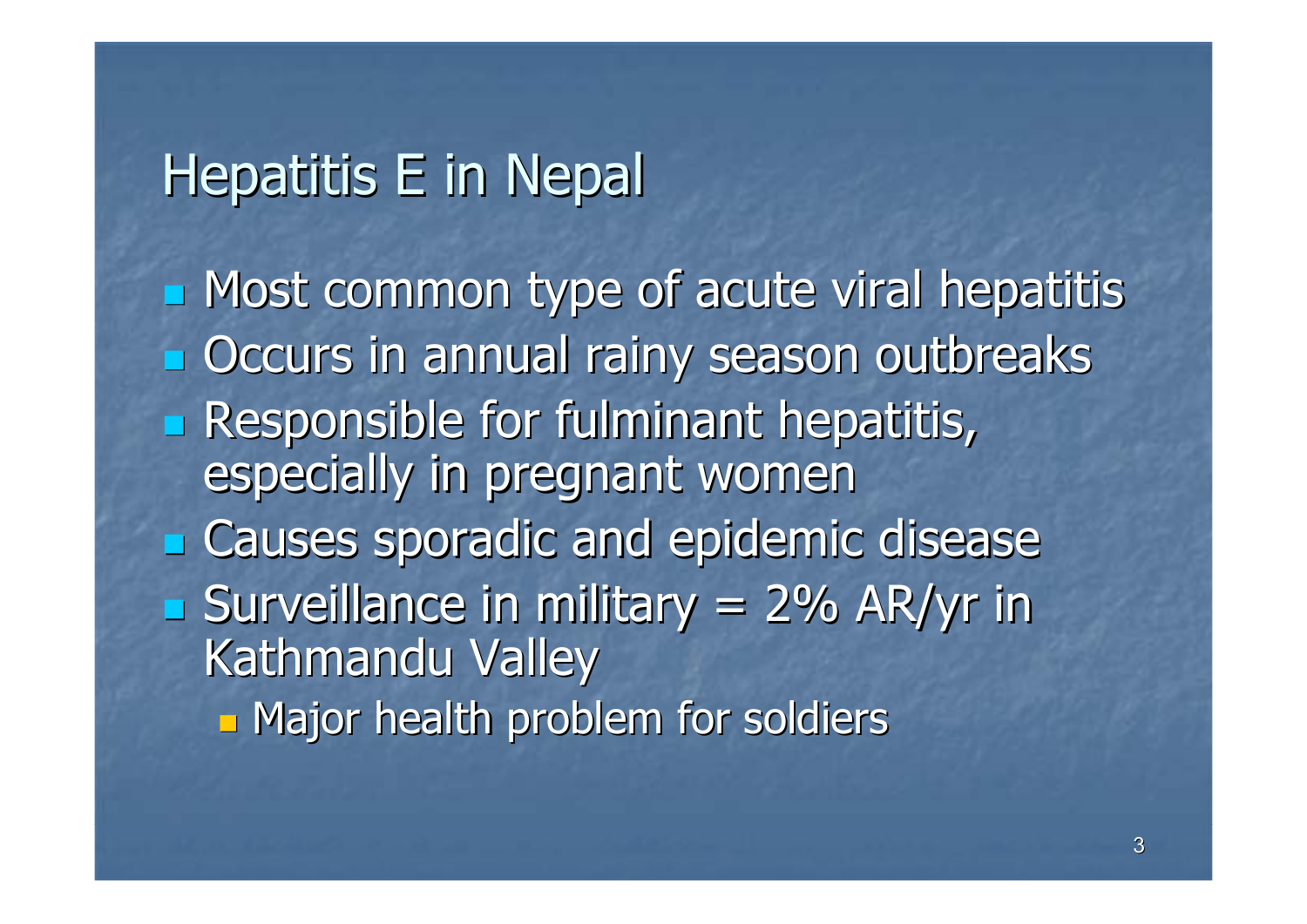# Study site & population

- Active duty Nepal Army members
- Male or female of age ≥18 years
- Consenting to participate

| <b>SEX</b>   | N    | <b>MEAN</b><br><b>AGE</b> | <b>SD</b> | <b>MIN</b> | <b>MAX</b> |
|--------------|------|---------------------------|-----------|------------|------------|
| F            | 8    | 29.6                      | 10.07     | 20         | 47         |
| M.           | 1992 | 25.2                      | 6.23      | 18         | 62         |
| <b>TOTAL</b> | 2000 | 25.2                      | 6.25      | 18         | 62         |

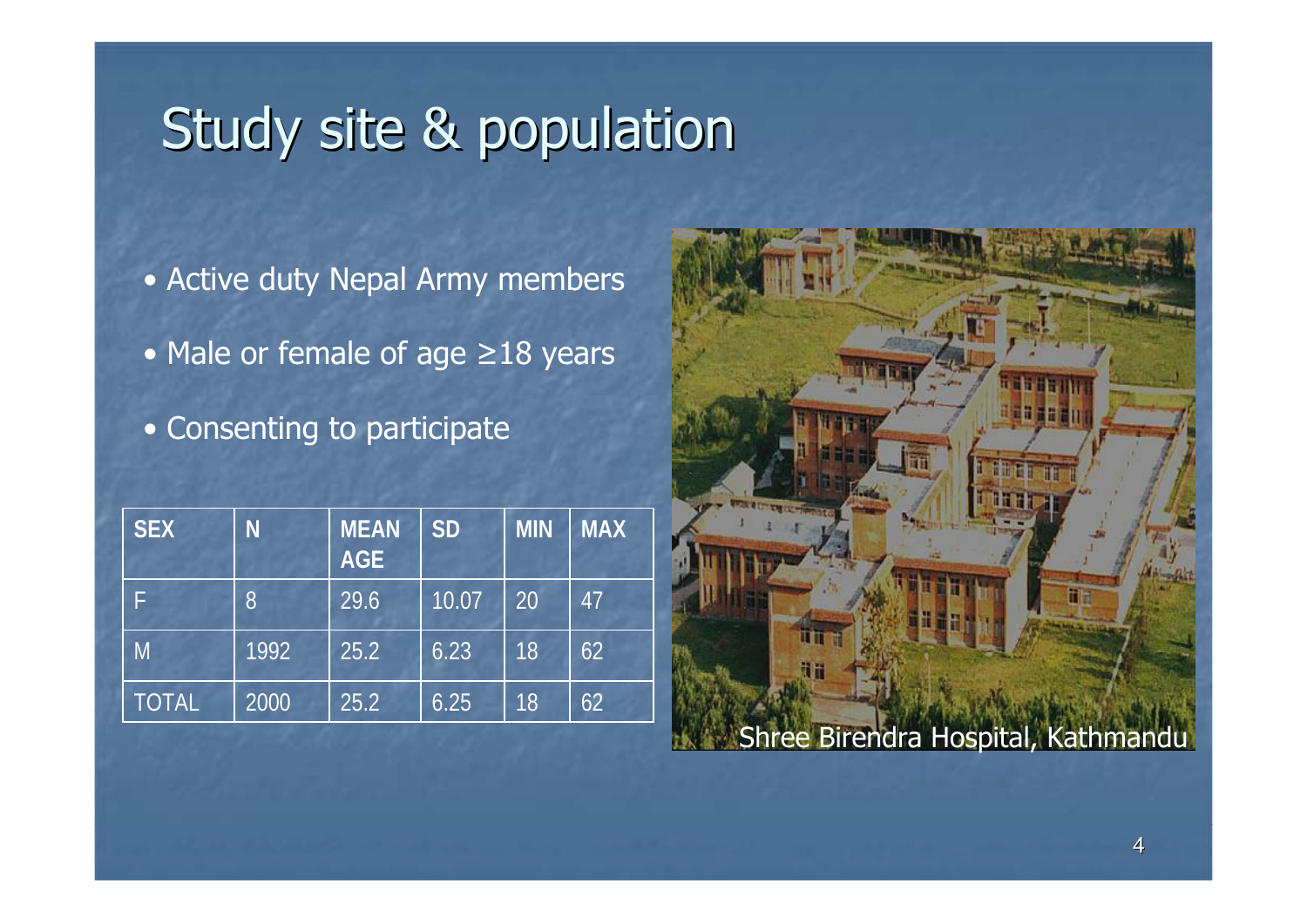# Surveillance for disease

- $\blacksquare$ Military personnel were enrolled from 45 Nepalese Army units
	- **Active F/U every other week by a unit health worker by a unit health worker**
	- **<u><b>B**</u> Clinic and hospital-based surveillance daily
- $\blacksquare$  Suspected cases were evaluated with clinical labs (ALT, bilirubin, with QC by research team)
	- **If acute hepatitis suspected, 4 serum specimens (D0, 7, 14, 28)** and 2 stool specimens (D0, 3) were collected
	- **n** These were shipped bi-weekly to Bangkok for serologic and RT-PCR testing
- $\blacksquare$  All medically significant illness  $\rightarrow$  hospitalization
	- $\blacksquare$  These events were reported as Serious Adverse Events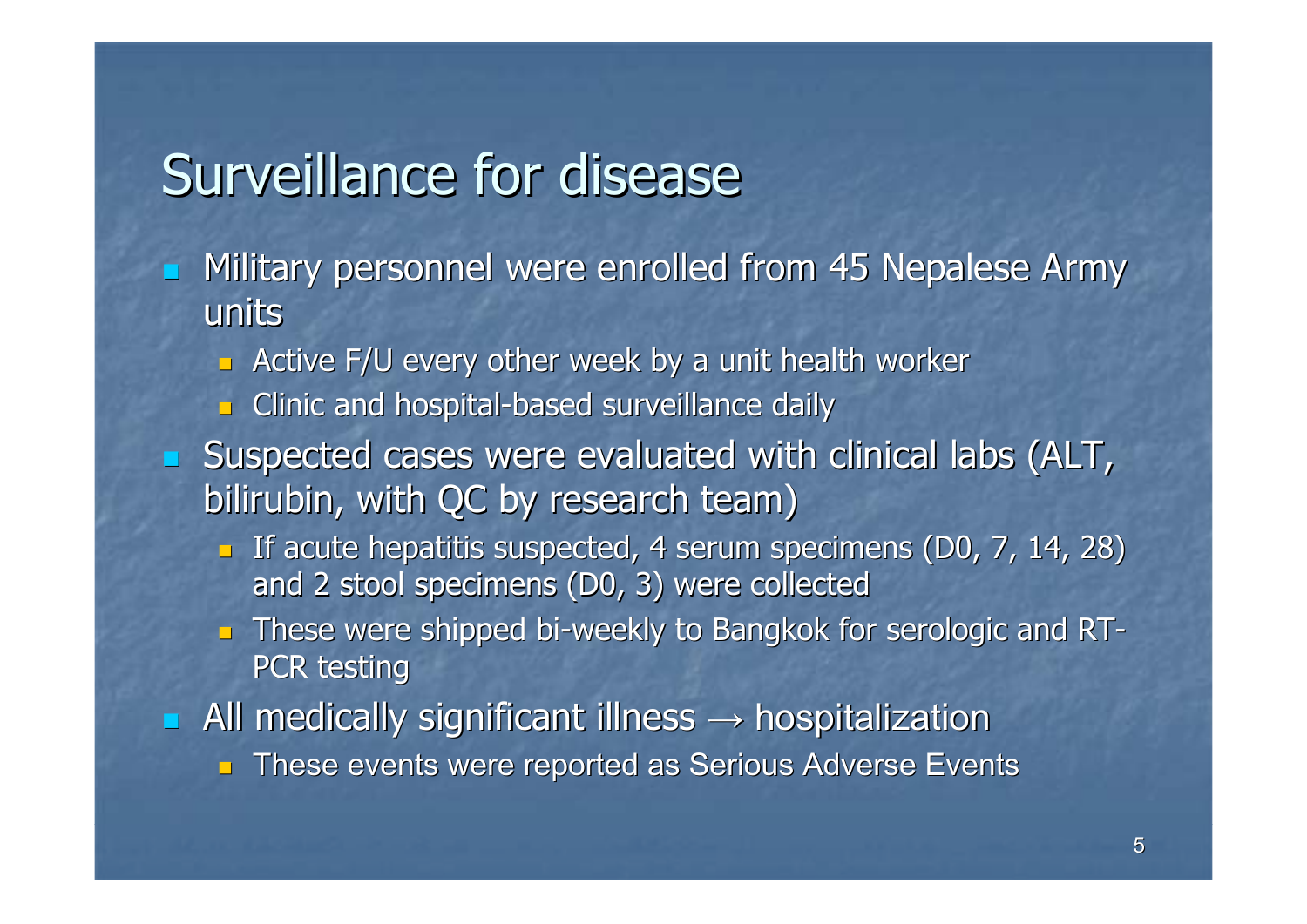# Examples of hepatitis E in the study Examples of hepatitis E in the study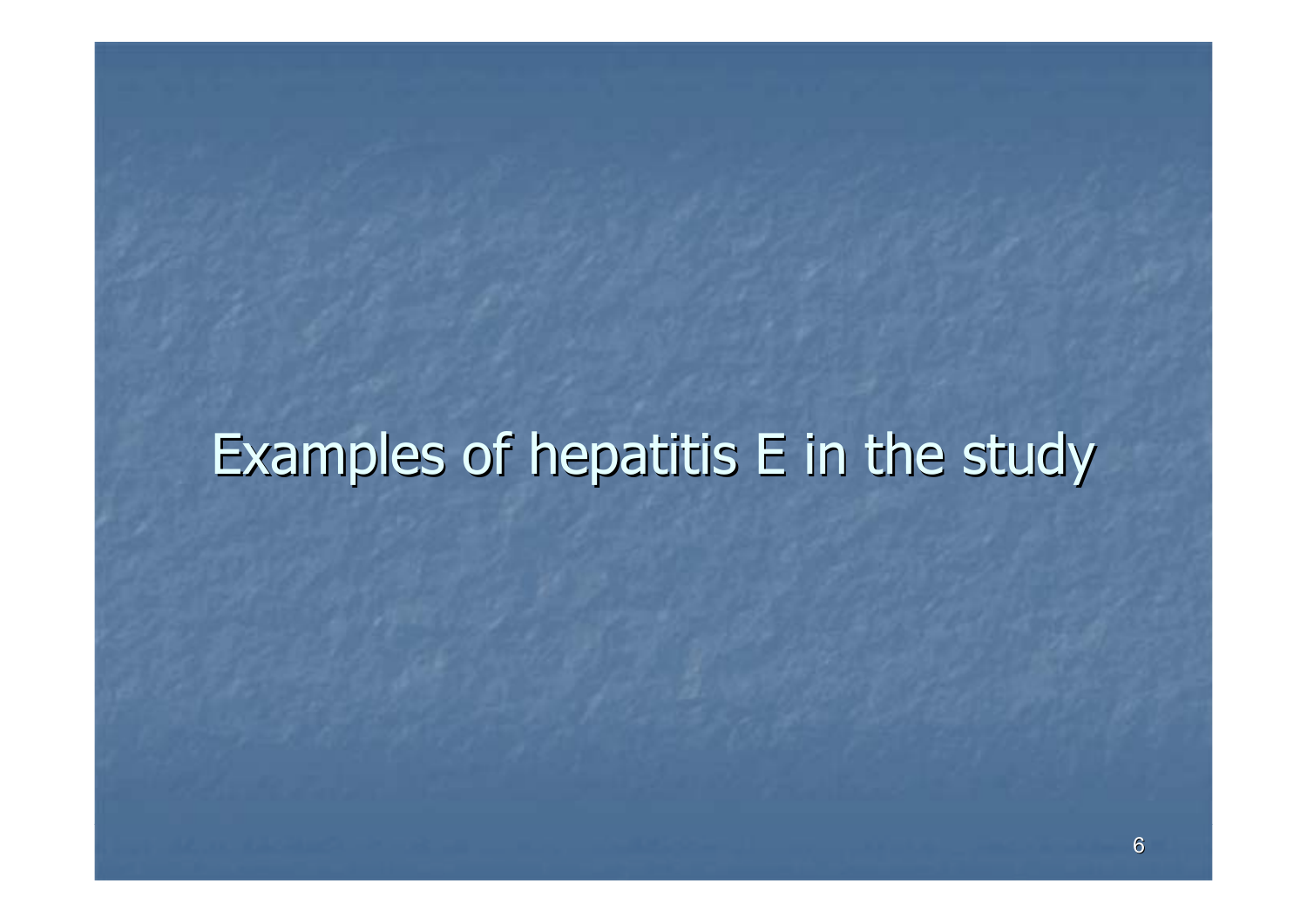### Hep  $E$  Case  $(1)$ (Stool samples neg for HEV RNA)

| Sample | Date of<br>sample |        | Total<br>ALT bilirubin | HEV<br>PCR | HEV<br>IqM | HEV<br>total Iq | <b>HAV</b> | IqM HBsAq | HBC<br>IgM |
|--------|-------------------|--------|------------------------|------------|------------|-----------------|------------|-----------|------------|
|        |                   |        |                        |            |            |                 |            |           |            |
|        | bl1 21NOV2002     | 3841.0 | 8.16                   | POS        | 418.2      | 1776.2          | NEG        | NEG       | NEG        |
|        | st1 22NOV2002     | NA     | NA                     | NEG        | NA         | ΝA              | ΝA         | NA        | NA         |
|        | st2 23NOV2002     | NA     | NA                     | NEG        | ΝA         | ΝA              | ΝA         | NA        | NA         |
|        | bl2 29NOV2002     | 578.0  | 6.55                   | POS        | 2527.1     | 2951.6          | NEG        | NEG       | <b>NEG</b> |
|        | bl3 05DEC2002     | 138.0  | 3.04                   | POS        | 1744.0     | 2652.4          | <b>NEG</b> | NEG       | NEG        |
|        | b14 12DEC2002     | 57.4   | 1.71                   | NEG        | 1507.3     | 2766.9          | NEG        | NEG       | <b>NEG</b> |

|                       | Start date<br>of the | End date<br>of the |
|-----------------------|----------------------|--------------------|
| Symptoms <sup>o</sup> | disease              | disease            |
|                       |                      |                    |
| ABCDEF                | 17NOV2002            | 02DEC2002          |

Symptoms:

- $A =$  jaundice,  $B =$  fatigue,  $C =$  anoreixa
- $D =$  abdominal discomfort,
- $E = R UQ$  abdominal pain,  $F =$  nausea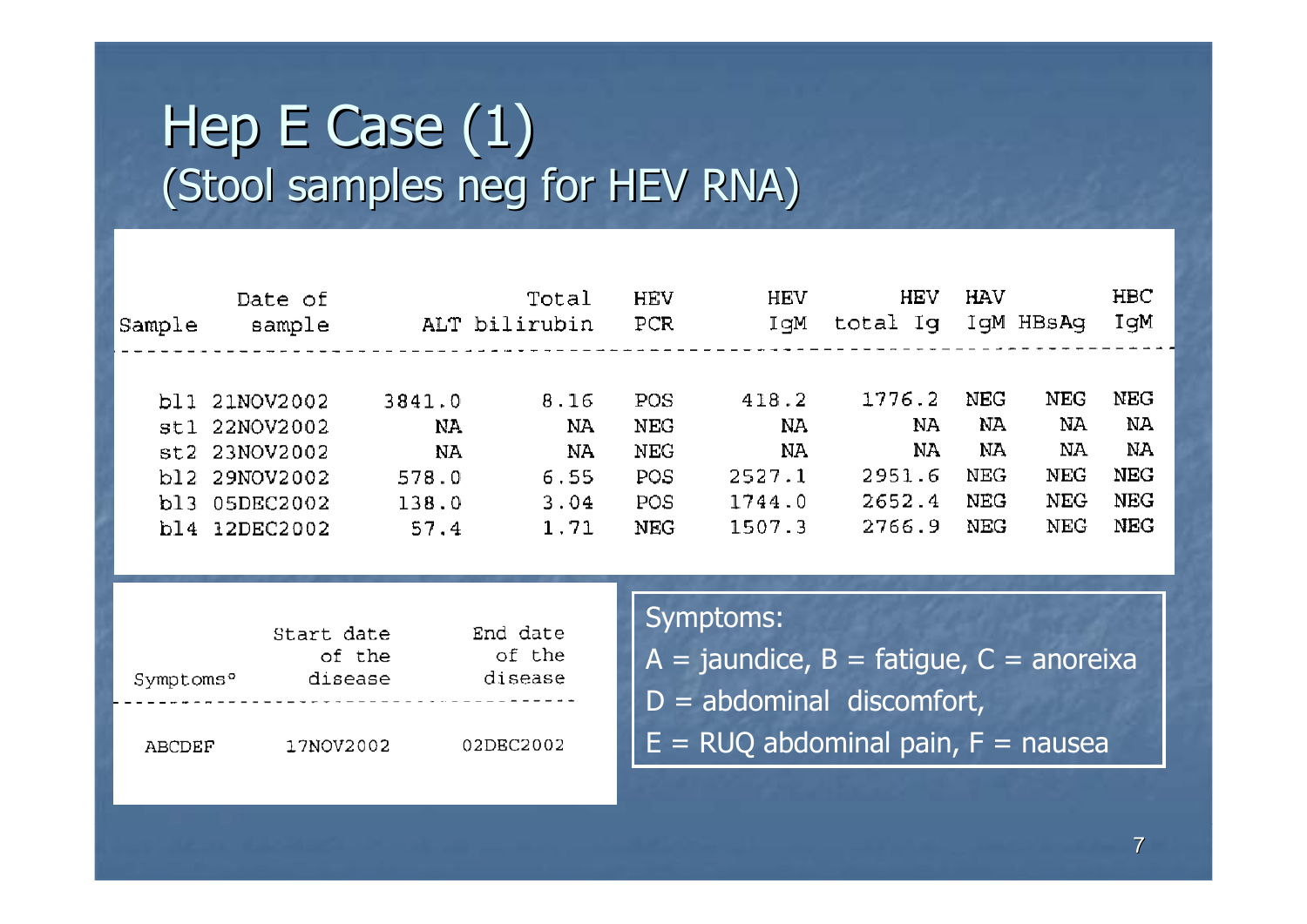### Hep  $E$  Case  $(2)$ (Serum and stool pos for HEV RNA)

| Sample | Date of<br>sample |        | Total<br>ALT bilirubin | HEV<br>PCR | HEV<br>IqM | HEV<br>total Iq | HAV | IqM HBsAq | HBC<br>IqM | HCV<br>IqG |
|--------|-------------------|--------|------------------------|------------|------------|-----------------|-----|-----------|------------|------------|
|        | bl1 01JUL2002     | 4829.0 | 5.43                   | POS        | 690.6      | 319.7           | NEG | NEG       | NEG        | NEG        |
|        | st1 02JUL2002     | NA     | NA                     | POS        | ΝA         | NA              | NA  | NA        | NA         | NA         |
|        | st2 03JUL2002     | NA     | ΝA                     | POS        | NA         | NA              | NA  | ΝA        | NA         | ΝA         |
|        | bl2 08JUL2002     | 483.0  | 2.24                   | POS        | 721.5      | 536.8           | NEG | NEG       | NEG        | NEG        |
|        | bl3 29JUL2002     | 59.6   | 1.08                   | NEG        | 207.0      | 1495.8          | NEG | NEG       | NEG        | NEG        |
|        | bl4 05AUG2002     | 45.1   | 0.69                   | NEG        | 122.3      | 1767.6          | NEG | NEG       | NEG        | <b>NEG</b> |

| Symptoms <sup>o</sup> | Start date<br>of the<br>disease | End date<br>of the<br>disease |
|-----------------------|---------------------------------|-------------------------------|
| ABCFG                 | 30JUN2002                       | 24JUL2002                     |

Symptoms:  $A =$  jaundice,  $B =$  fatigue,  $C =$  anoreixa  $\overline{F}$  = nausea, G = vomiting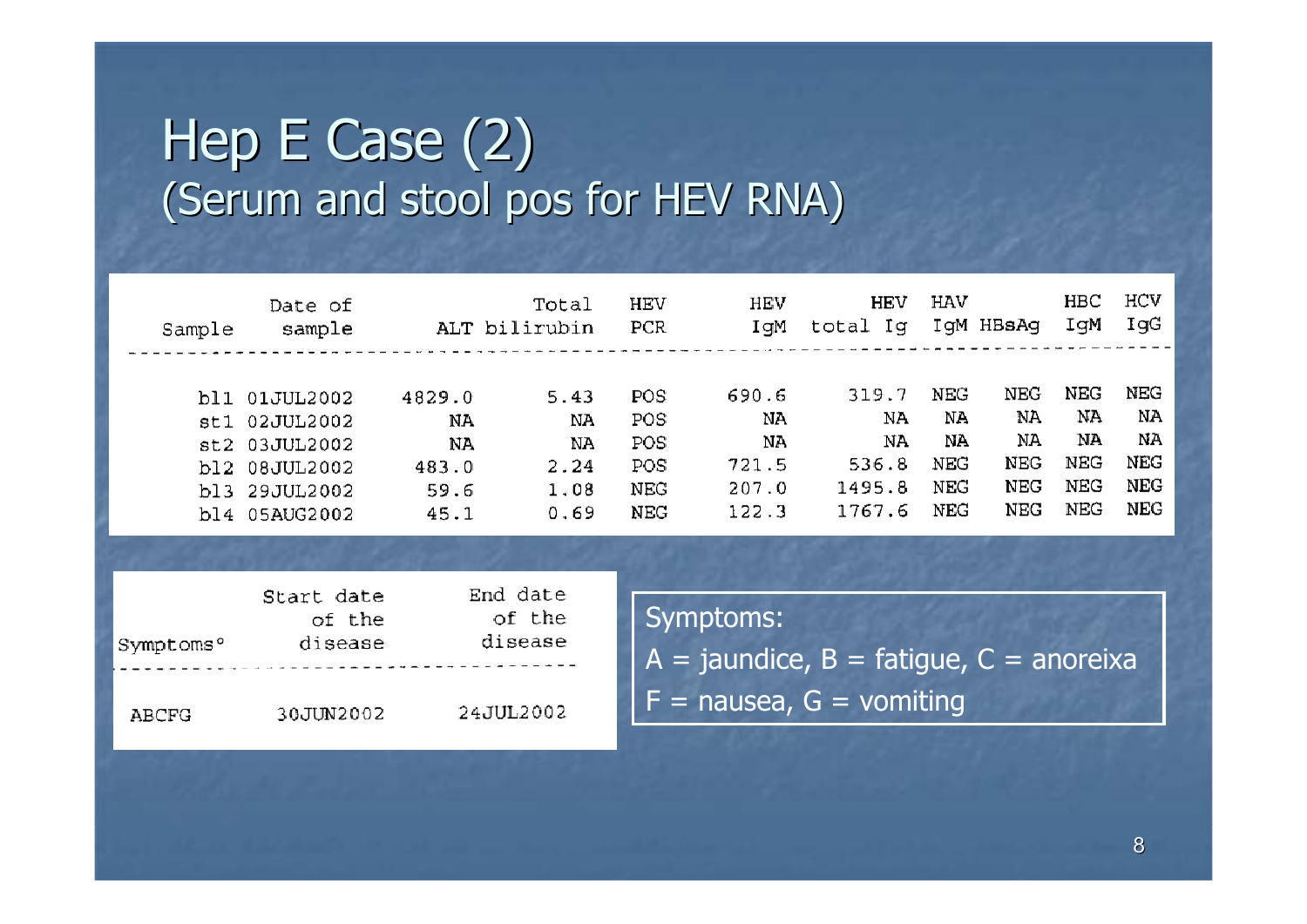# Hep  $E$  Case  $(3)$ (Later presentation, brief HEV RNA positivity, lower max ALT but intense jaundice)

|        | Date of       |       | Total         | <b>HEV</b> | HEV                    | HEV      | HAV |           | HBC        | HCV        |
|--------|---------------|-------|---------------|------------|------------------------|----------|-----|-----------|------------|------------|
| Sample | sample        |       | ALT bilirubin | PCR        | IqM                    | total Ig |     | IgM HBsAg | IqM        | IgG        |
|        |               |       |               |            |                        |          |     |           |            |            |
|        |               |       |               |            |                        |          |     |           |            |            |
|        | bl1 10FEB2003 | 205.4 | 10.18         | POS        | 1233.0                 | 2676.2   | NEG | NEG       | <b>NEG</b> | NEG        |
|        | st1 12FEB2003 | NA    | NA            | POS        | ΝA                     | NA       | NA  | NA        | ΝA         | ΝA         |
|        | st2 13FEB2003 | ΝA    | NA            | POS        | NA                     | NA       | NA  | NA        | NA         | ΝA         |
|        | bl2 17FEB2003 | 271.5 | 2.97          | NEG        | 731.3                  | 17580.0  | NEG | NEG       | NEG        | NEG        |
|        | bl3 24FEB2003 | 114.8 | 1.89          | <b>NEG</b> | 551.3                  | 9453.4   | NEG | NEG       | NEG        | <b>NEG</b> |
|        | bl4 03MAR2003 | 78.8  | 1.73          | <b>NEG</b> | 300.0                  | 5945.2   | NEG | NEG       | NEG        | <b>NEG</b> |
|        |               |       |               |            |                        |          |     |           |            |            |
|        |               |       | End date      |            |                        |          |     |           |            |            |
|        | Start date    |       |               |            | $C1$ $m_2$ $n_3$ $n_4$ |          |     |           |            |            |

| End date<br>of the<br>disease | Start date<br>of the<br>disease | Symptoms <sup>o</sup> |
|-------------------------------|---------------------------------|-----------------------|
| 03MAR2003                     | 04FEB2003                       | ABCDEF                |

SYHIDLOHIS.

- $\overline{A}$  = jaundice,  $\overline{B}$  = fatigue,  $C$  = anoreixa
- $D =$  abdominal discomfort,
- $E = R UQ$  abdominal pain.  $F =$  nausea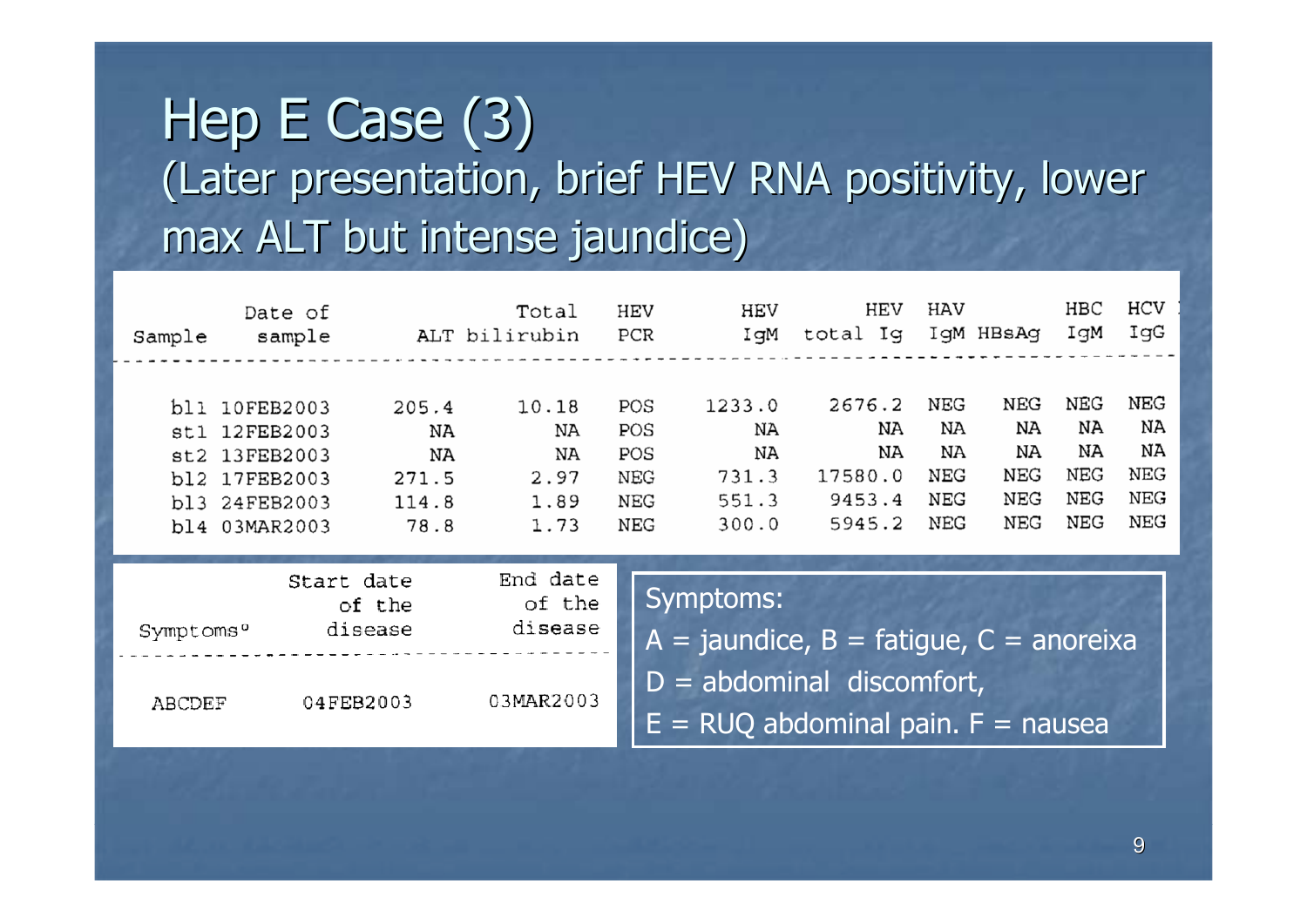### Hep  $E$  Case  $(4)$ (Early presentation, late seroconversion to IgM/Ig, HEV RNA 1st pos marker)

| Sample                | Date of<br>sample                                                                          |                                              | Total<br>ALT bilirubin                   | HEV<br>PCR                             | HEV<br>IqM                                              | HEV<br>total Ig                              | HAV                                  | IgM HBsAg                            | HBC<br>IqM                           | HCV<br>IgG                           |
|-----------------------|--------------------------------------------------------------------------------------------|----------------------------------------------|------------------------------------------|----------------------------------------|---------------------------------------------------------|----------------------------------------------|--------------------------------------|--------------------------------------|--------------------------------------|--------------------------------------|
| st2<br>bl2            | bl1 26JUN2002<br>st1 27JUN2002<br>28JUN2002<br>02JUL2002<br>bl3 09JUL2002<br>bl4 17JUL2002 | 642.0<br>NA<br>NA<br>1307.0<br>160.6<br>39.1 | 1.01<br>NA<br>NA<br>4.26<br>1.65<br>1.42 | POS<br>NEG<br>POS<br>POS<br>POS<br>NEG | 12.5<br>NA<br>NA<br>744.0<br>690.8<br>768.6             | 9.3<br>ΝA<br>ΝA<br>680.9<br>1692.2<br>2617.6 | NEG<br>ΝA<br>NA<br>NEG<br>NEG<br>NEG | NEG<br>NA<br>NA<br>NEG<br>NEG<br>NEG | NEG<br>NA<br>NA<br>NEG<br>NEG<br>NEG | NEG<br>NA<br>NA<br>NEG<br>NEG<br>NEG |
| Symptoms <sup>o</sup> | Start date                                                                                 | of the<br>disease                            | End date<br>of the<br>disease            |                                        | Symptoms:<br>$\overline{A}$ = jaundice, B = fatigue     |                                              |                                      |                                      |                                      |                                      |
| ABDE                  |                                                                                            | 23JUN2002                                    | 17JUL2002                                |                                        | $D =$ abdominal discomfort<br>$E = R UQ$ abdominal pain |                                              |                                      |                                      |                                      |                                      |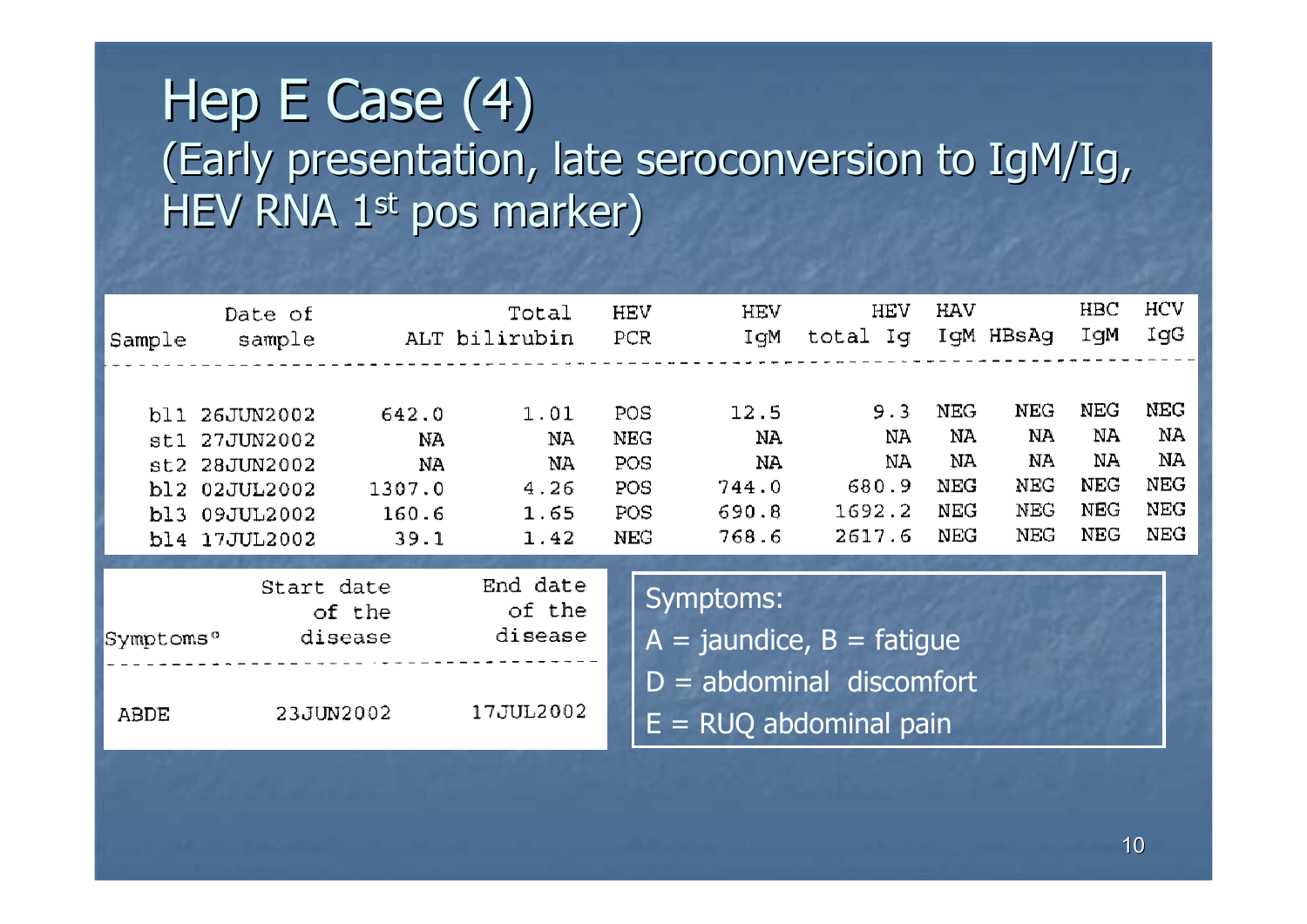## Hep  $E$  Case  $(5)$ (Intense jaundice, longer convalescence)

| Sample                   | Date of<br>sample                                                                  |                                             | Total<br>ALT bilirubin                    | <b>HEV</b><br>PCR                      | HEV<br>IgM                                      | HEV<br>total Ig                                                                      | HAV                                  | IgM HBsAg                            | HBC<br>IgM                           | HCV<br>IgG                           |
|--------------------------|------------------------------------------------------------------------------------|---------------------------------------------|-------------------------------------------|----------------------------------------|-------------------------------------------------|--------------------------------------------------------------------------------------|--------------------------------------|--------------------------------------|--------------------------------------|--------------------------------------|
| stl<br>st2<br>bl2<br>bl3 | bl1 230CT2002<br>250CT2002<br>260CT2002<br>300CT2002<br>07NOV2002<br>bl4 14NOV2002 | 688.0<br>NA<br>ΝA<br>102.9<br>234.6<br>99.3 | 4.63<br>NA<br>NA<br>15.72<br>4.98<br>2.74 | POS<br>NEG<br>POS<br>POS<br>POS<br>NEG | 568.4<br>ΝA<br>NA<br>9899.4<br>5393.2<br>3536.6 | 365.2<br>ΝA<br>ΝA<br>3826.6<br>2504.1<br>1885.2                                      | NEG<br>ΝA<br>ΝA<br>NEG<br>NEG<br>NEG | NEG<br>NA<br>NA<br>NEG<br>NEG<br>NEG | NEG<br>NA<br>ΝA<br>NEG<br>NEG<br>NEG | NEG<br>NA<br>NA<br>NEG<br>NEG<br>NEG |
|                          |                                                                                    |                                             |                                           |                                        |                                                 |                                                                                      |                                      |                                      |                                      |                                      |
| Symptoms <sup>o</sup>    |                                                                                    | Start date<br>of the<br>disease             | End date<br>of the<br>disease             |                                        | Symptoms:                                       | $A =$ jaundice, B = fatigue, C = anoreixa<br>$E = R UQ$ abdominal pain, $F =$ nausea |                                      |                                      |                                      |                                      |
| ABCEFG                   |                                                                                    | 180CT2002                                   | 03DEC2002                                 |                                        | $G =$ vomiting                                  |                                                                                      |                                      |                                      |                                      |                                      |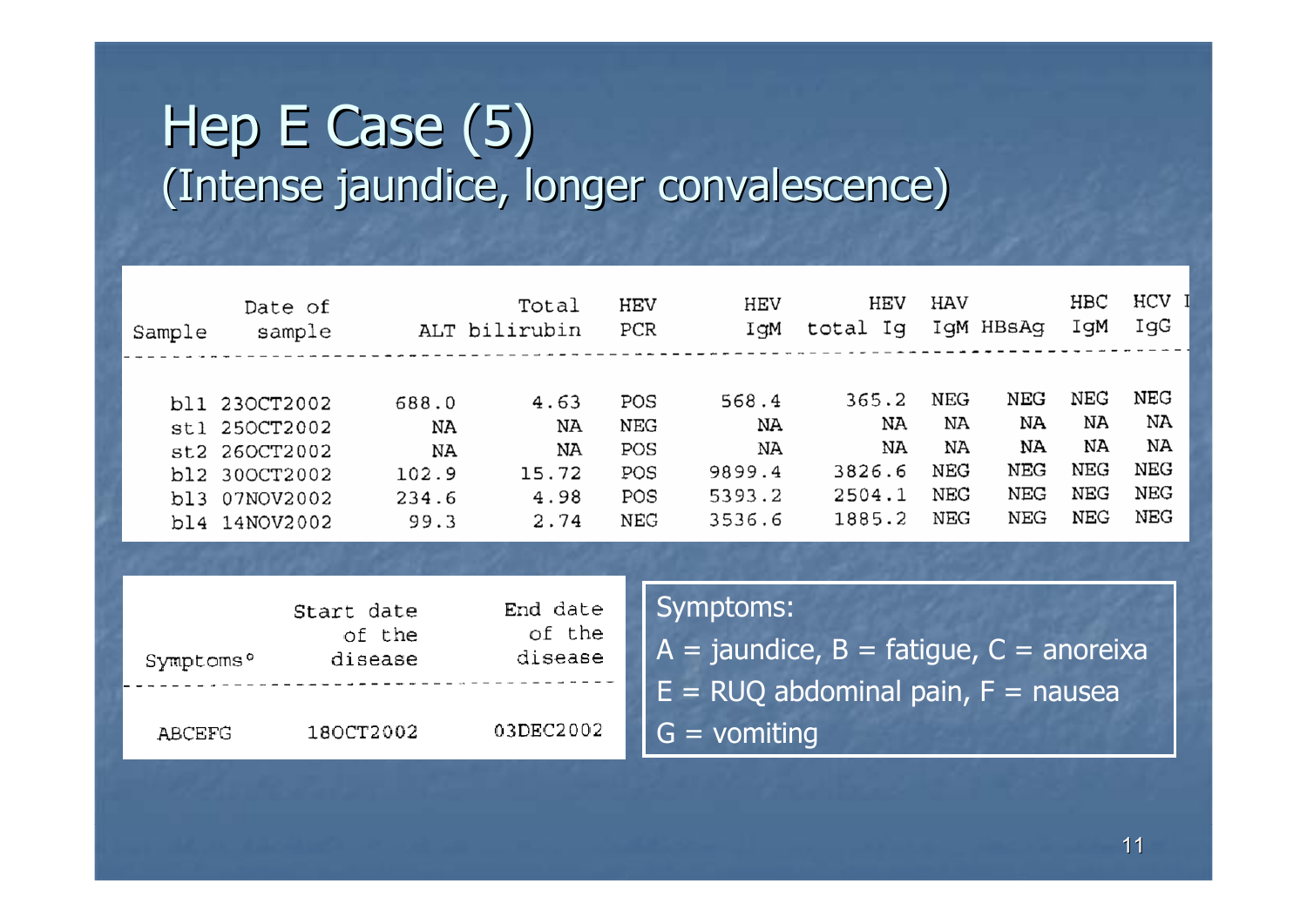### Hep  $E$  Case  $(6)$ (Viremia persisting 2 weeks after resolution of symptoms)

| <b>HCV</b><br>IqG | HBC<br>IgM | IgM HBsAg  | <b>HAV</b> | HEV<br>total<br>Iq | <b>HEV</b><br>IqM | <b>HEV</b><br>PCR | Total<br>ALT bilirubin |        | Date of<br>sample | Sample |
|-------------------|------------|------------|------------|--------------------|-------------------|-------------------|------------------------|--------|-------------------|--------|
| NEG               | NEG        | <b>NEG</b> | NEG        | 442.4              | 1274.7            | POS               | 6.22                   | 1248.0 | bl1 28AUG2002     |        |
| NA                | NA         | NA         | ΝA         | NA                 | NA                | POS               | NA                     | NA     | st1 29AUG2002     |        |
| NA                | ΝA         | NA         | ΝA         | NA                 | NA                | <b>NEG</b>        | NA                     | NA     | st2 30AUG2002     |        |
| <b>NEG</b>        | NEG        | NEG        | NEG        | 413.3              | 669.8             | POS               | 1.80                   | 295.7  | bl2 04SEP2002     |        |
| <b>NEG</b>        | NEG        | NEG        | <b>NEG</b> | 496.0              | 527.8             | <b>NEG</b>        | 1.19                   | 93.4   | bl3 11SEP2002     |        |
| NEG               | NEG        | <b>NEG</b> | <b>NEG</b> | 355.9              | 221.7             | POS               | 0.73                   | 25.9   | bl4 24SEP2002     |        |

| Symptoms <sup>o</sup> | Start date<br>of the<br>disease | End date<br>of the<br>disease |
|-----------------------|---------------------------------|-------------------------------|
| ABCF                  | 23AUG2002                       | 10SEP2002                     |

Symptoms:

 $A =$  jaundice,  $B =$  fatigue,  $C =$  anoreixa F = nausea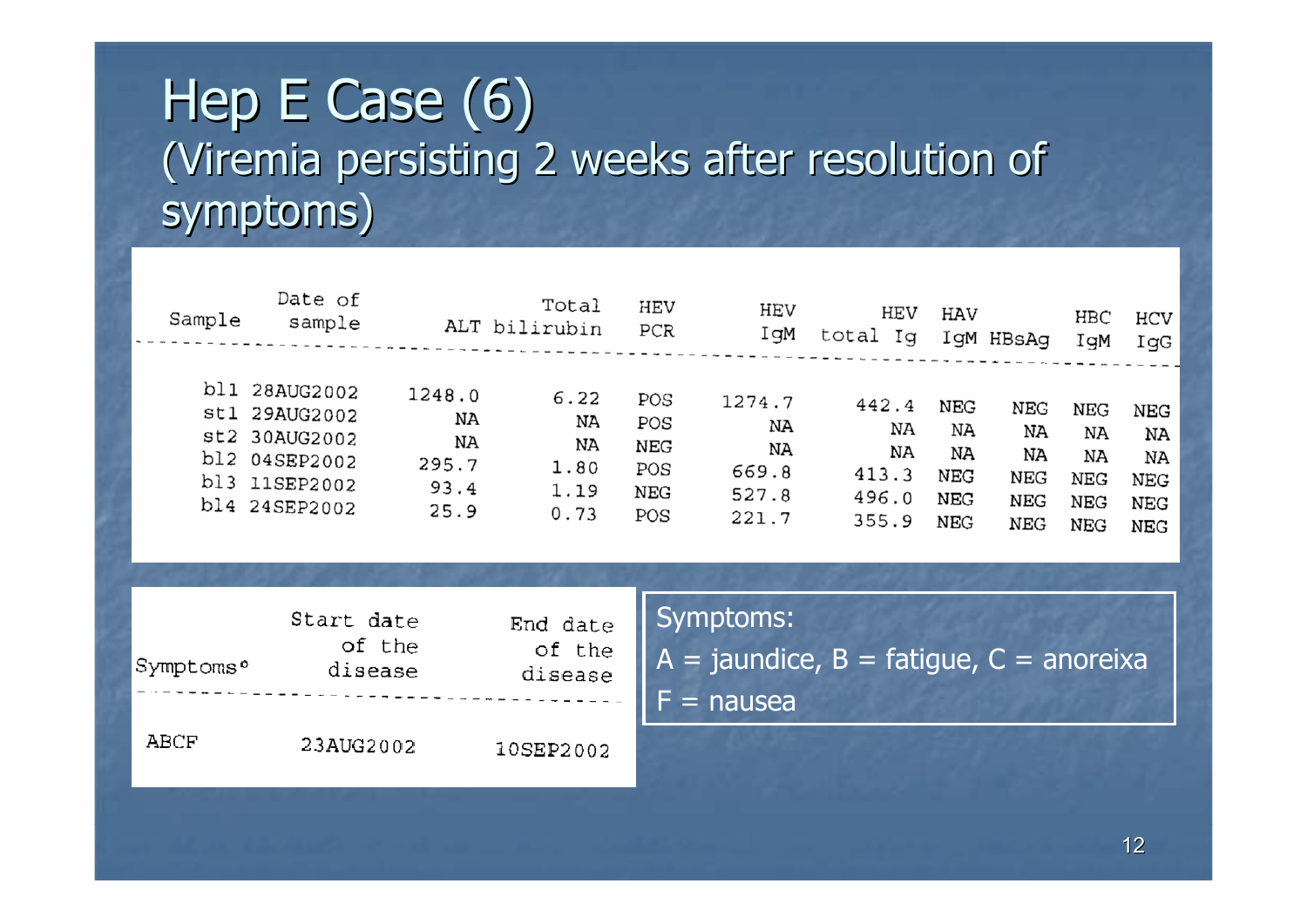# Hepatitis E cases:

### Duration, biochemistries

### **Duration in days**

| Group   | $\mathsf{N}$ | <b>Mean</b> | <b>SD</b> | <b>Min</b> | Q <sub>1</sub> | <b>Median</b> | Q <sub>3</sub> | <b>Max</b> |
|---------|--------------|-------------|-----------|------------|----------------|---------------|----------------|------------|
| Placebo | 78           | 32.53       | 14.56     | 8.00       | 23.00          | 29.00         | 39.00          | 82.00      |
| Vaccine |              | 30.33       | 8.41      | 18.00      | 26.00          | 30.00         | 39.00          | 42.00      |
| Total   | 87           | 32.30       | 14.03     | $8.00^{1}$ | 23.00          | 29.00         | 39.00          | 82.00      |

#### **Max ALT (U/L)**

| <b>Parameters</b> | <b>Placebo</b> | <b>Vaccine</b> | <b>Total</b>      |
|-------------------|----------------|----------------|-------------------|
| N                 | 78             | 9              | 87                |
| Mean              | 1488           | 1799           | 1520              |
| <b>SD</b>         | 1134           | 1147           | 1133              |
| Minimum           | 156            | 490            | 156               |
| Q <sub>1</sub>    | 688            | 1040           | 756               |
| Median            | 1246           | 1290           | $12\overline{48}$ |
| Q <sub>3</sub>    | 1868           | 2323           | 1995              |
| Maximum           | 4829           | 4214           | 4829              |
| Geo. mean         | 1085           | 1504           | 1122              |

### **Max Bilirubin (mg/dL)**

| <b>Parameters</b> | <b>Placebo</b> | <b>Vaccine</b> | <b>Total</b> |
|-------------------|----------------|----------------|--------------|
| N                 | 78             | 9              | 87           |
| Mean              | 10.36          | 10.35          | 10.36        |
| <b>SD</b>         | 6.13           | 5.14           | 6.01         |
| Minimum           | 0.62           | 5.00           | 0.62         |
| Q <sub>1</sub>    | 6.22           | 7.56           | 6.61         |
| Median            | 8.98           | 8.00           | 8.95         |
| Q <sub>3</sub>    | 13.11          | 10.90          | 13.11        |
| <b>Maximum</b>    | 31.40          | 19.62          | 31.40        |
| Geo. mean         | 8.44           | 9.41           | 8.54         |

**No fulminant hepatitis, no deaths**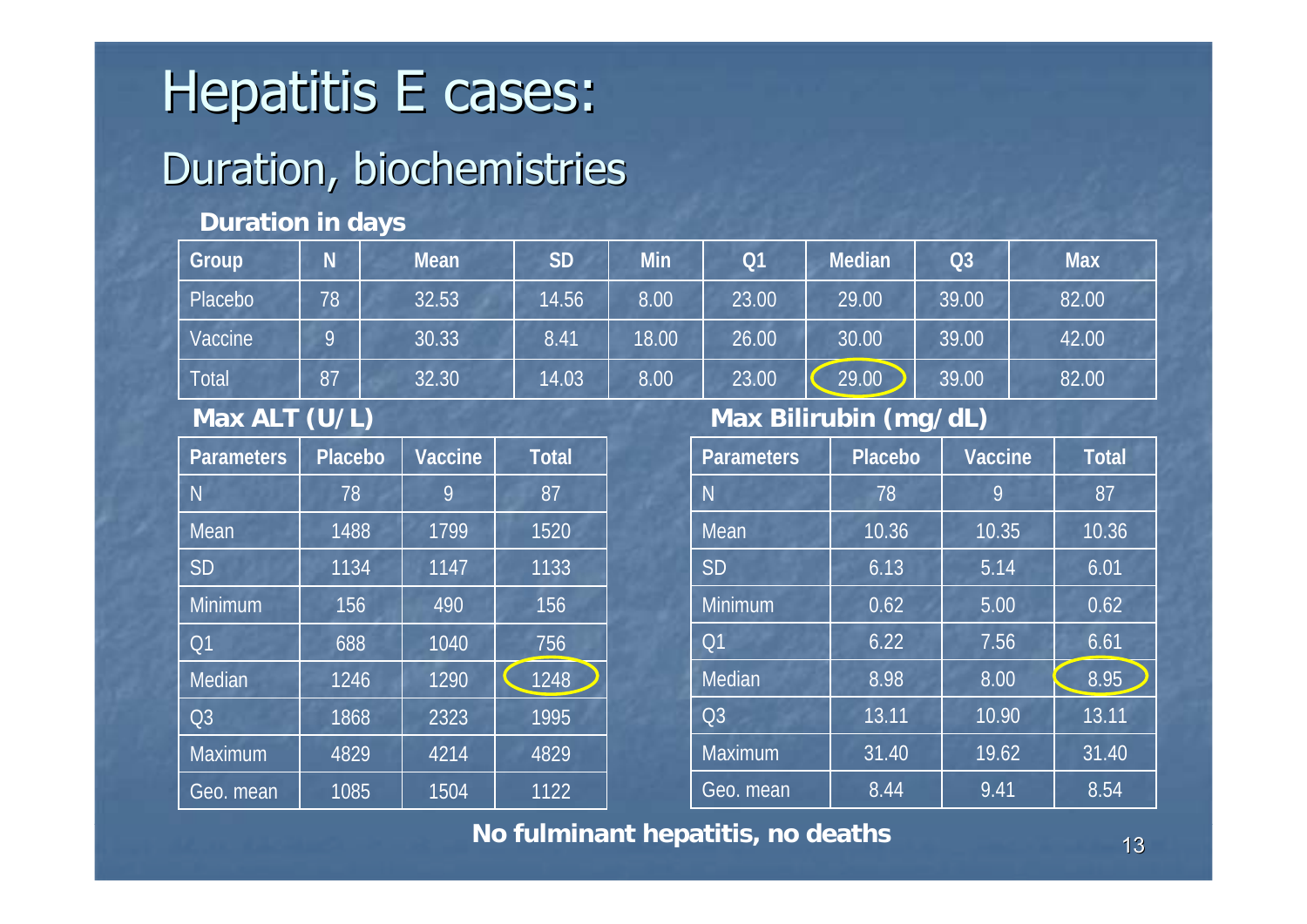| Diagnoses of hepatotrophic disease in the Total vaccinated cohort             |                | Vaccine        | <b>Total</b>   |
|-------------------------------------------------------------------------------|----------------|----------------|----------------|
|                                                                               | $\mathsf{n}$   | $\mathsf{n}$   | n              |
| Clinically-suspected hepatitis E                                              | 92             | 19             | 111            |
| Serologically-confirmed hepatitis A (HAV-IgM)                                 | $\overline{0}$ | $\overline{0}$ | $\pmb{0}$      |
| Serologically-confirmed hepatitis B (HBc-IgM)                                 | 1 <sup>2</sup> | $\overline{0}$ |                |
| Hepatitis B carrier (HBs-Ag positive but HBc-IgM negative)                    | 23.4           | $\overline{0}$ | $\overline{2}$ |
| Serologically-detected hepatitis C (HCV-IgG)                                  | 1 <sup>5</sup> | $\overline{0}$ |                |
| Serologically-detected leptospirosis (Lepto-MAT and Lepto-IgM)                | $6^{3,5,6}$    | $2^{7,8}$      | 8              |
| Serologically detected scrub typhus (IgM by PANBIO test & IgM or IgG w. blot) | 39,10          | 111            |                |
| Virologically and serologically confirmed hepatitis E                         | 78             | 9              | 87             |

2 One subject = **Hepatitis E and acute hepatitis B**

3 One subject = **Hepatitis E in a HBV carrier (also possible recent leptospirosis infection)** 

4 One subject = **Hepatitis E in a HBV carrier**

5 One subject = **Hepatitis E in an HCV-exposed subject (also possible recent leptospirosis infection)**

6 Four subjects = **Hepatitis E in subjects with possible recent leptospirosis infection**

7 One subject = **Hepatitis E in a subject with possible recent leptospirosis infection**

8 One subject = "not hepatitis E" **(Possible recent leptospirosis infection)**

9 One subject = **Hepatitis E in a subject with possible recent scrub typhus infection**

10 Two subjects = **Hepatitis E in subjects with possible recent scrub typhus infection**

11 One subject = **Hepatitis E in a subject with a possible recent scrub typhus infection**

### **Most clinically-suspected acute viral hepatitis was hepatitis E; coinfections with other agents were uncommon**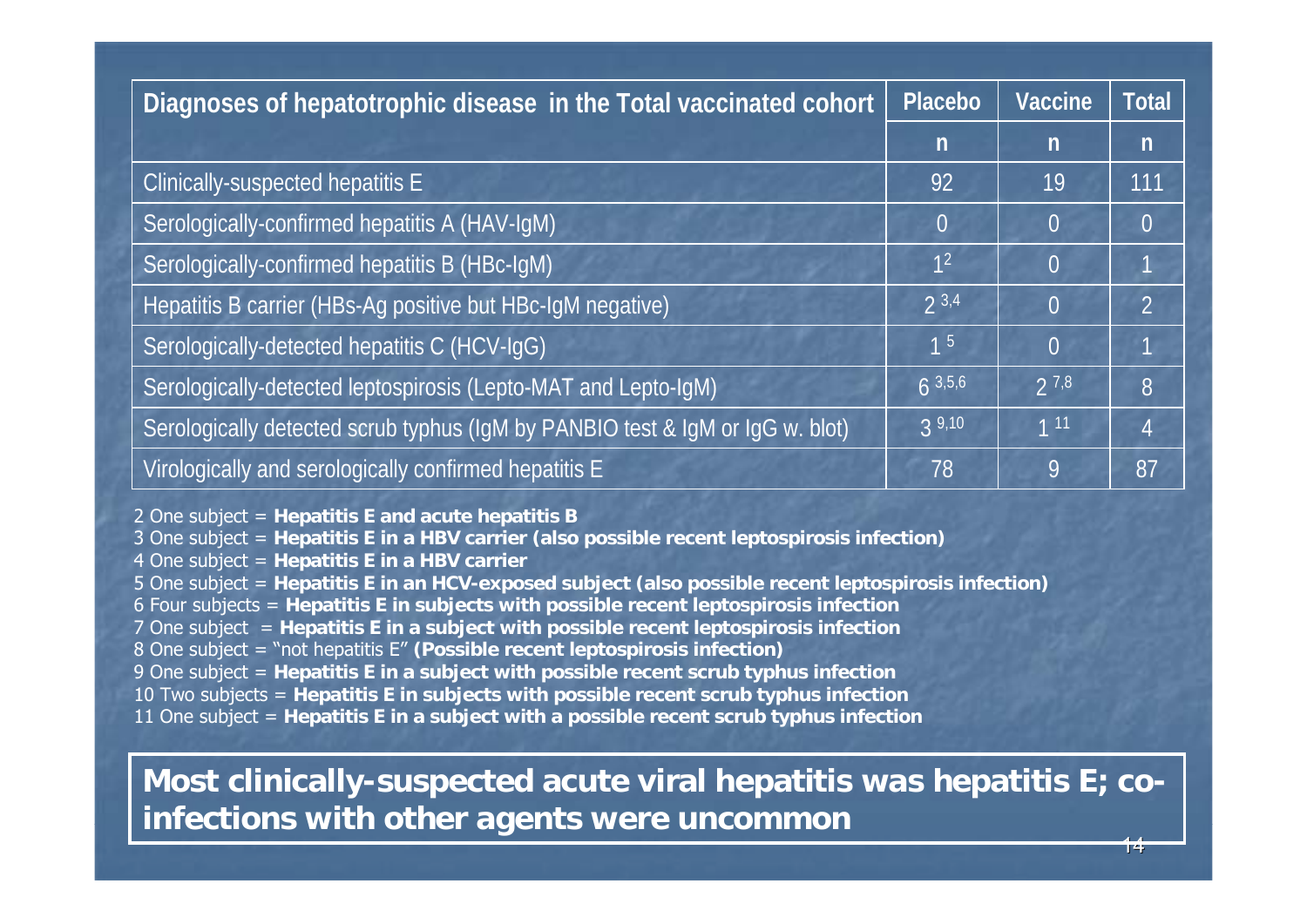# "Not hepatitis  $E''$  cases

 $N = 24$ 

- $\blacksquare$  None had definitive serum markers for :
	- $\blacksquare$  HAV, HBV, HCV
	- $\Box$  Scrub typhus, leptospirosis
- $\blacksquare$  Two cases had HEV infection confirmed by viremia and **IgM** 
	- Both not hepatitis (ALT, bilirubin ≠ case def.)

Hepatitis E case ascertainment was adequate. Results confirm that hepatitis E is the major cause of acute viral hepatitis among adults in Nepal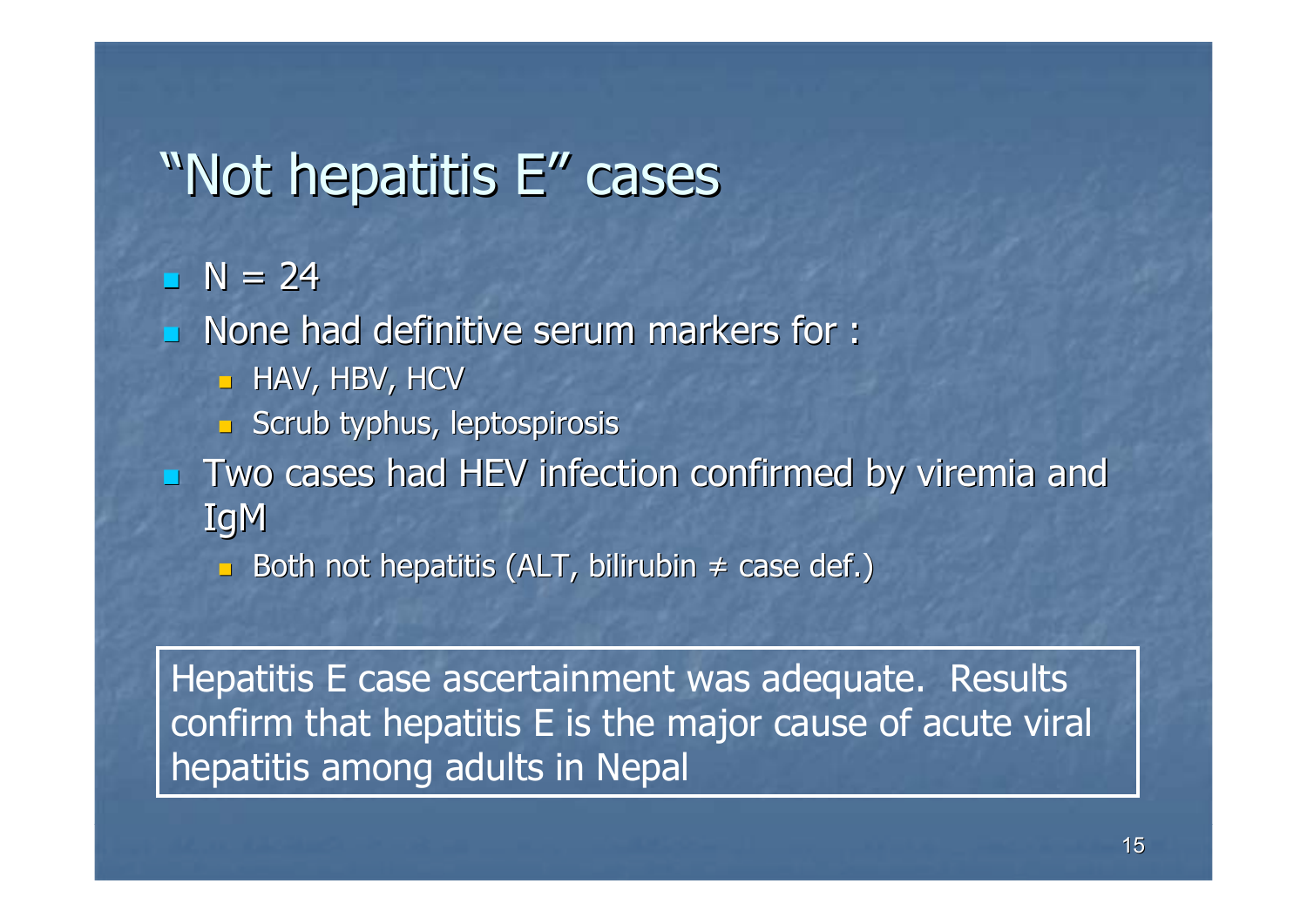# Safety outcomes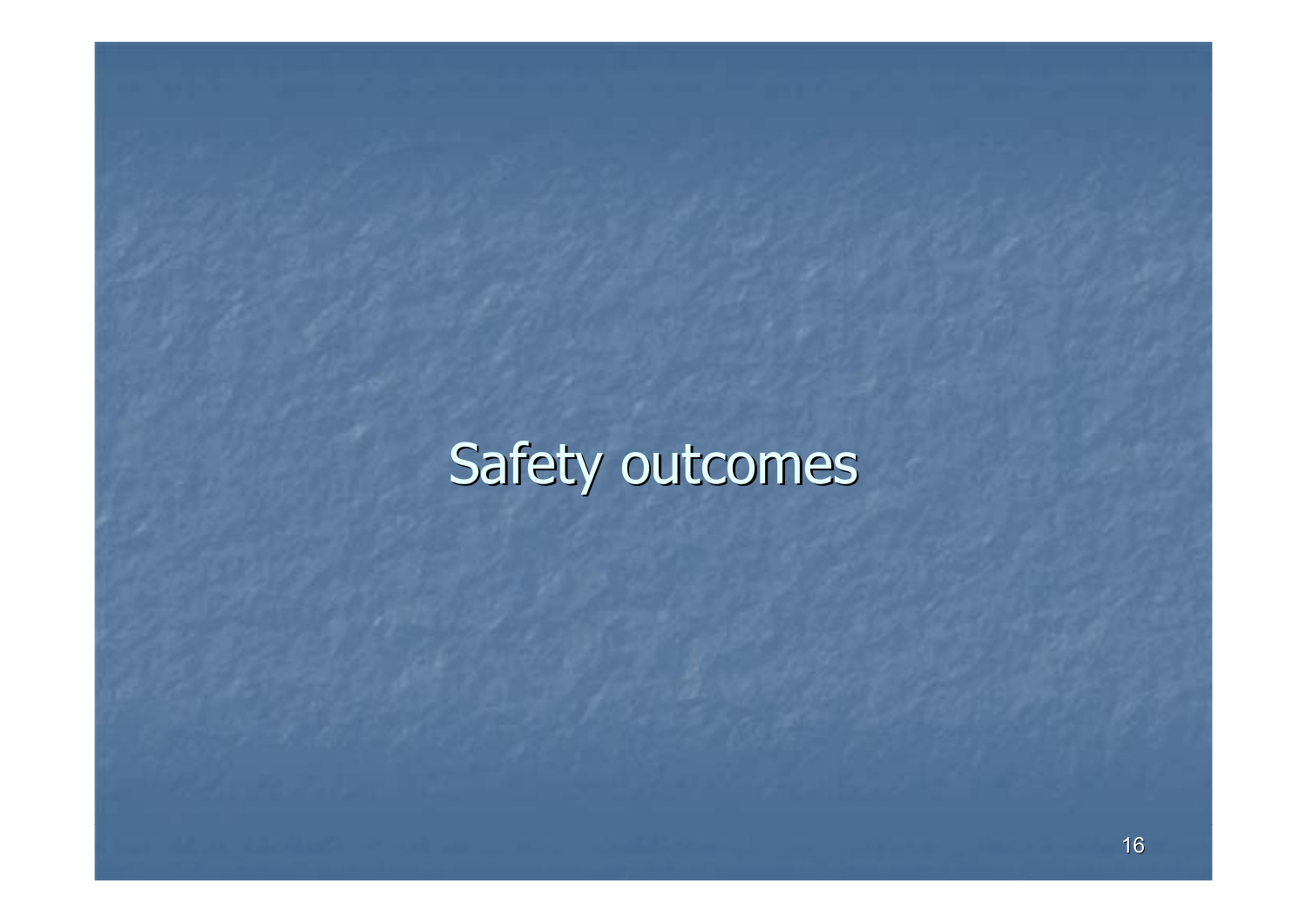## Occurrence of Adverse Events

| Spontaneous report of any adverse event   | <b>Vaccine</b> | Placebo |
|-------------------------------------------|----------------|---------|
| Reactogenicity subset (N=200)             | 28.0%          | 27.0%   |
| Grade 3 (prevents daily activities)       | $3.3\%$        | 3.0%    |
| Total cohort minus reacto subset (N=1800) | 25.2%          | 24.9%   |

| Serious adverse events (excluding hep E) | <b>Vaccine</b> | <b>Placebo</b> |
|------------------------------------------|----------------|----------------|
| Reactogenicity subset (N=200)            | 13.5%          | 13.7%          |
| <b>Infections</b>                        | 73/135 events  | 73/137 events  |

Hepatitis E was the most common medically significant illness in the placebo group

The next most common illness overall was enteric fever (2.0% in vaccine group, 2.4% in placebo group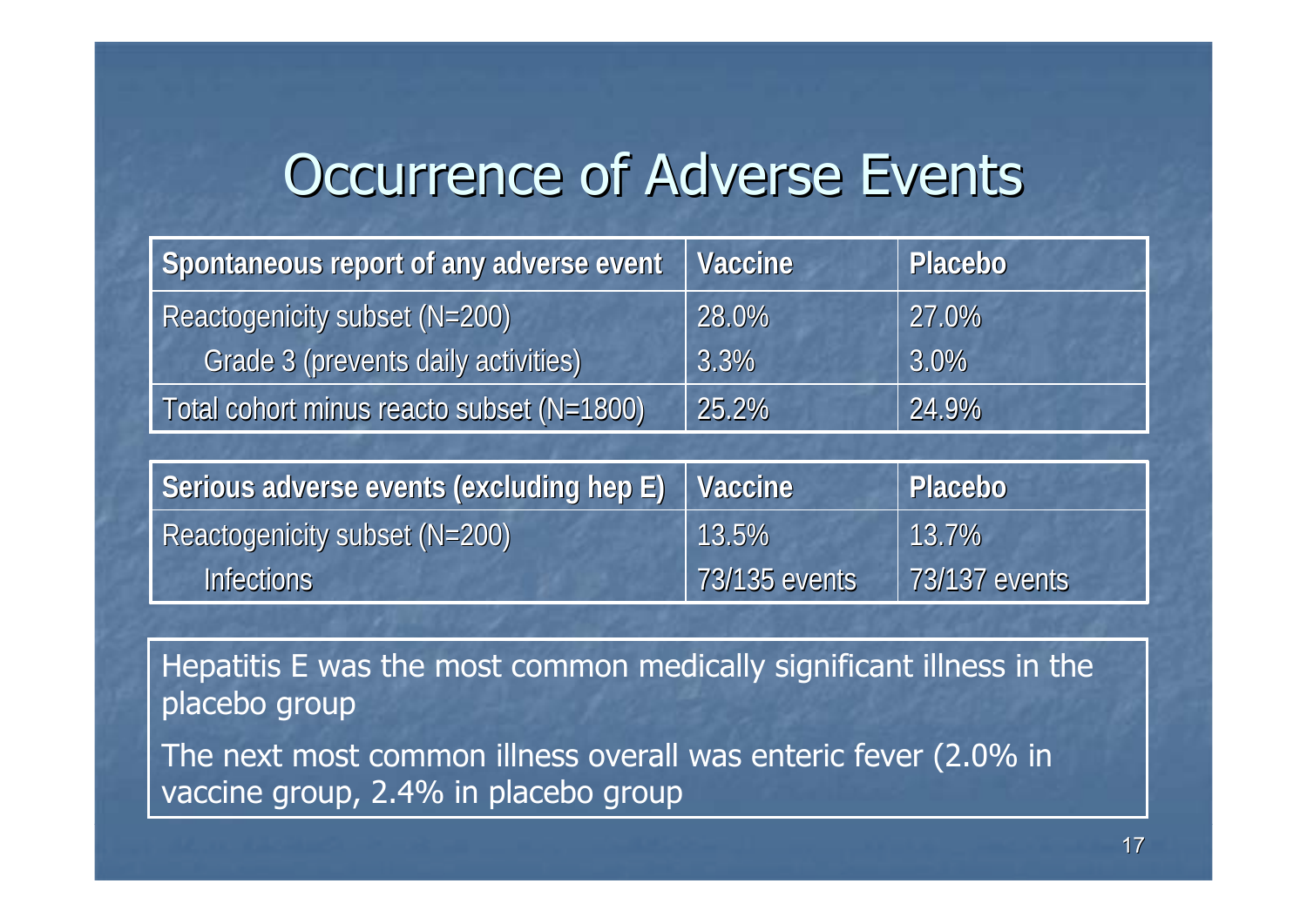# Serious Adverse Events (SAE)

| <b>Category</b>       |                         | <b>Total</b> |             |
|-----------------------|-------------------------|--------------|-------------|
| <b>MEDICINE</b>       | <b>COMMUNICABLE</b>     | 247 (61.3%)  | 297 (73.7%) |
|                       | <b>NON COMMUNICABLE</b> | 50 (12.4%)   |             |
| <b>DEATH</b>          |                         |              | 7(1.7%)     |
| <b>DERMATOLOGICAL</b> |                         | $5(1.2\%)$   |             |
| <b>PREGNANCY</b>      |                         | $2(0.5\%)$   |             |
| <b>PSYCHIATRIC</b>    |                         | 3(0.7%)      |             |
| <b>READMISSION</b>    |                         | 14 (3.5%)    |             |
| <b>SURGICAL</b>       |                         | 72 (17.9%)   |             |
| <b>UNDIAGNOSED</b>    |                         | 3(0.7%)      |             |
| <b>Total</b>          |                         | 403 (100%)   |             |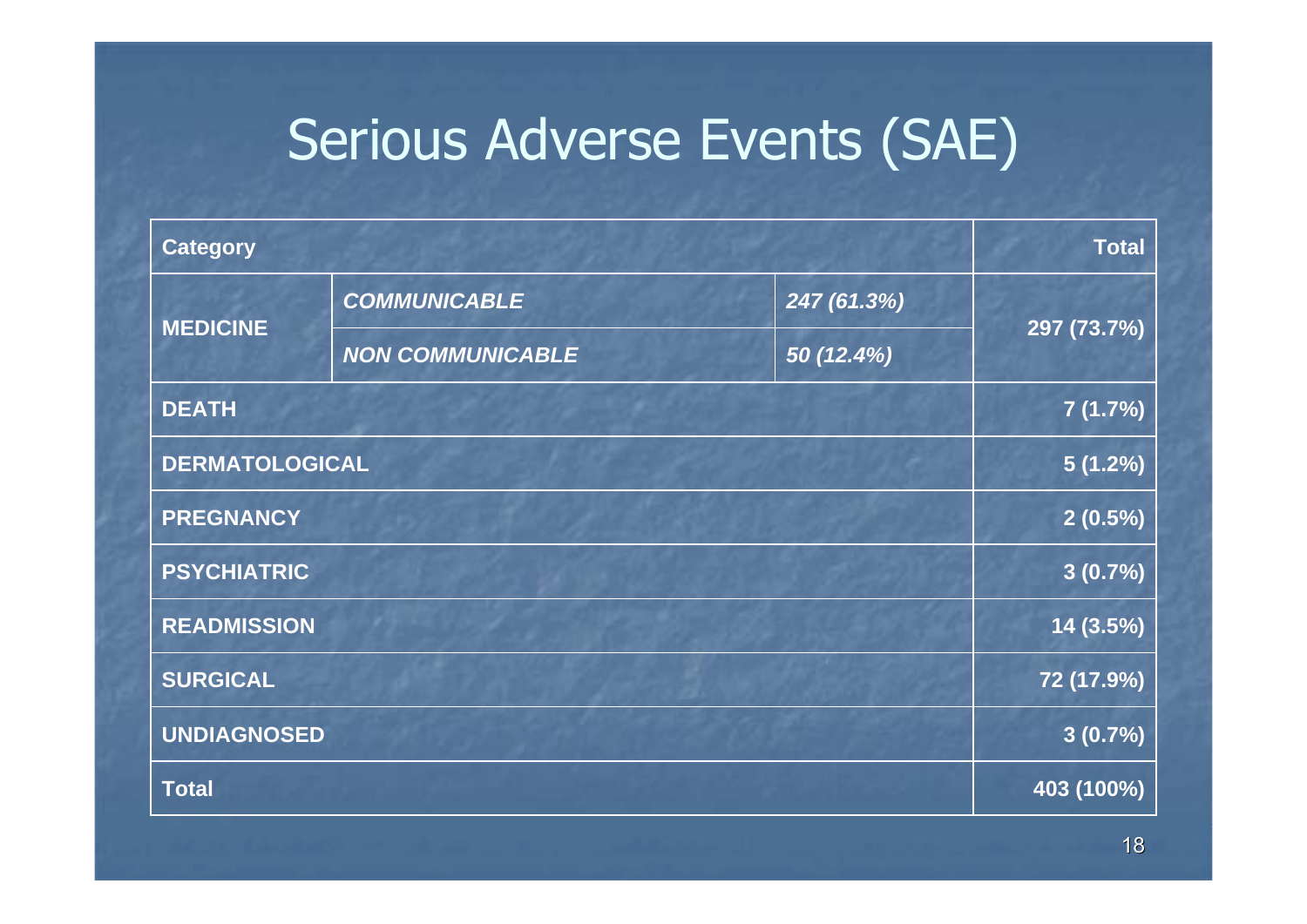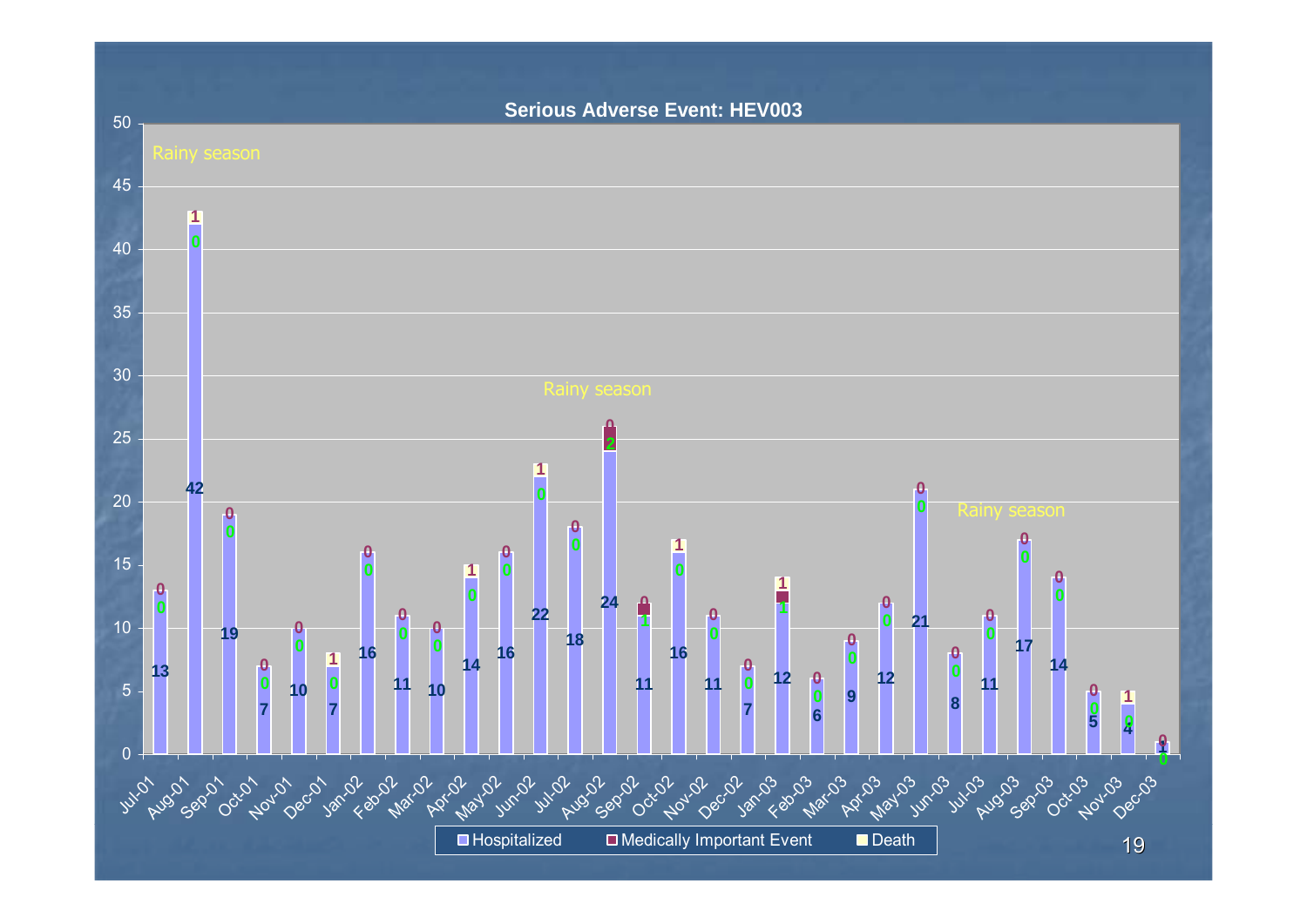| <b>Communicable diseases among Serious Adverse Events</b> |                |               |
|-----------------------------------------------------------|----------------|---------------|
| <b>Primary Diagnosis</b>                                  | <b>Total</b>   | $\frac{0}{0}$ |
| <b>HEPATITIS</b>                                          | 91             | 36.8          |
| <b>ENTERIC INFECTION</b>                                  | 80             | 32.4          |
| RESPIRATORY TRACT INFECTION                               | 22             | 8.9           |
| <b>VIRAL FEVER</b>                                        | 18             | 7.3           |
| <b>DIARRHOEA</b>                                          | 9              | 3.6           |
| <b>MALARIA</b>                                            | 6              | 2.4           |
| <b>INFESTATION</b>                                        | $\overline{4}$ | 1.6           |
| <b>MUMPS</b>                                              | 3              | 1.2           |
| <b>URINARY TRACT INFECTION</b>                            | 3              | 1.2           |
| <b>HERPES ZOSTER</b>                                      | $\overline{2}$ | 0.8           |
| <b>LEPTOSPIROSIS</b>                                      | 2              | 0.8           |
| <b>OTITIS MEDIA</b>                                       | $\overline{2}$ | 0.8           |
| <b>CONJUNCTIVITIS</b>                                     |                | 0.4           |
| <b>JAPANESE ENCEPHALITIS</b>                              | 1              | 0.4           |
| <b>MEASLES</b>                                            | 1              | 0.4           |
| <b>RHEUMATIC FEVER</b>                                    | $\overline{1}$ | 0.4           |
| SEXUALLY TRANSMITTED DISEASE                              | 1              | 0.4           |
| <b>Total</b>                                              | 247            | 100.0         |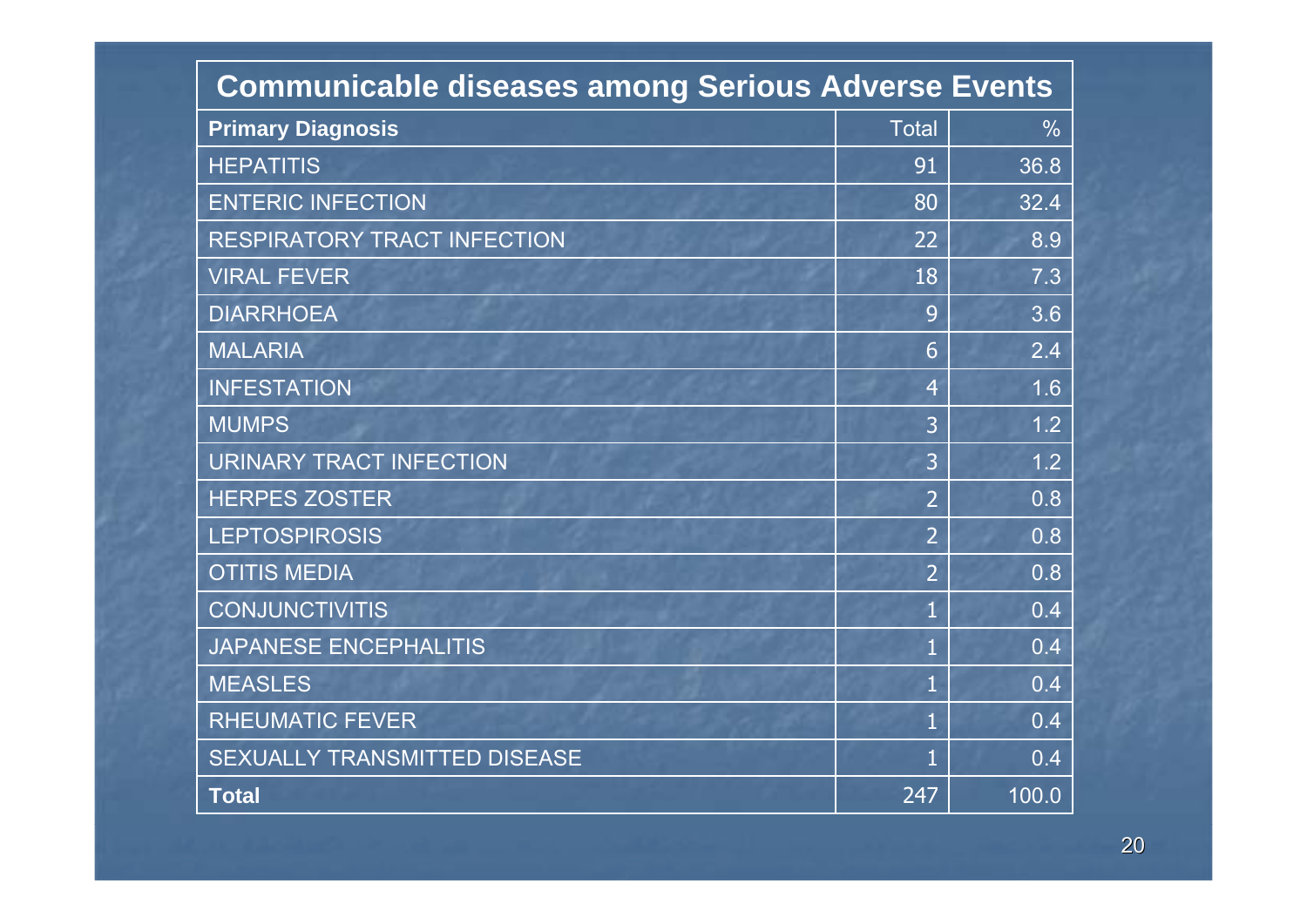# **Summary**

- $\mathbb{Z}$ In Nepal, hepatitis E is the major cause of acute liver disease in **adults**
- $\blacksquare$ Active surveillance found a 2-fold higher rate of hepatitis E than expected
- $\blacksquare$ Annual disease intensity varies, so multi-year evaluation of vaccine efficacy is useful
- $\blacksquare$ Hepatitis E presents in varied ways
	- $\blacksquare$  RT-PCR (serum) is the preferred diagnostic test
	- **Budgenship Serology can be confirmatory**
- $\blacksquare$ In this cohort, hepatitis E was the most common medically significant diagnosis
- $\blacksquare$ Safety monitoring required evaluation of many other infectious illnesses
- Global attention is required for prevention of this disease in order to  $\overline{\phantom{a}}$ reduce socio economic burden and maternal-perinatal mortality in endemic region.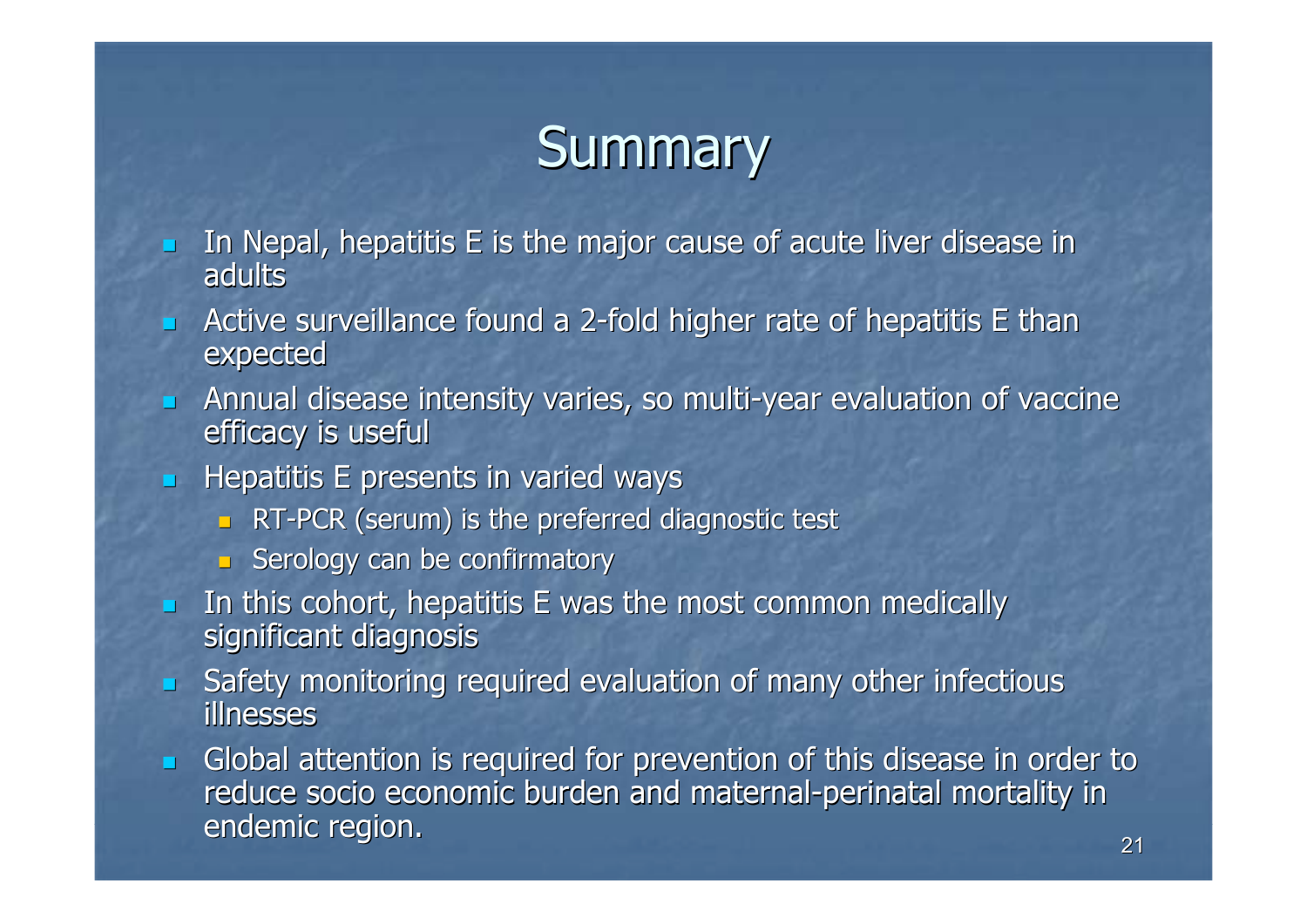# **Bibliography**

- **Ashma Rana, Geeta Gurung, et al. (AOCOG-2007), " 2007), "Alrarming Alrarming rise in rise in**  deaths from hepatitis in recent 5 years (2002-2006): A changing pattern of maternal mortality over the last decade" 06C-5, 21-25 Sep 2007, Tokyo, **Japan**
- Shrestha, M. P., R. M. Scott, et al. (2007). "Safety and efficacy of a **recombinant hepatitis E vaccine." N Engl J Med 356(9): 895-903.**

 $\blacksquare$ 

- Shrestha, S. M. (2006). "Hepatitis E in Nepal." Kathmandu Univ Med J **(KUMJ) 4(4): 530 4(4): 530-44.**
- $\blacksquare$  **Shrestha, K (2001). "Hepatitis E in the Royal Nepal Army and the Shrestha, K (2001). "Hepatitis E in the Royal Nepal Army and the** Kathmandu valley." MJSBH Platinum Jubilee 2057: 1-9
- $\blacksquare$ Final Clinical Study Report: "A phase II, prospective, Randomized, Double**blind, Placebo Controlled, Field Efficacy Trial of a candidate Hepatitis E Vaccine in Nepal" Vaccine in Nepal"**